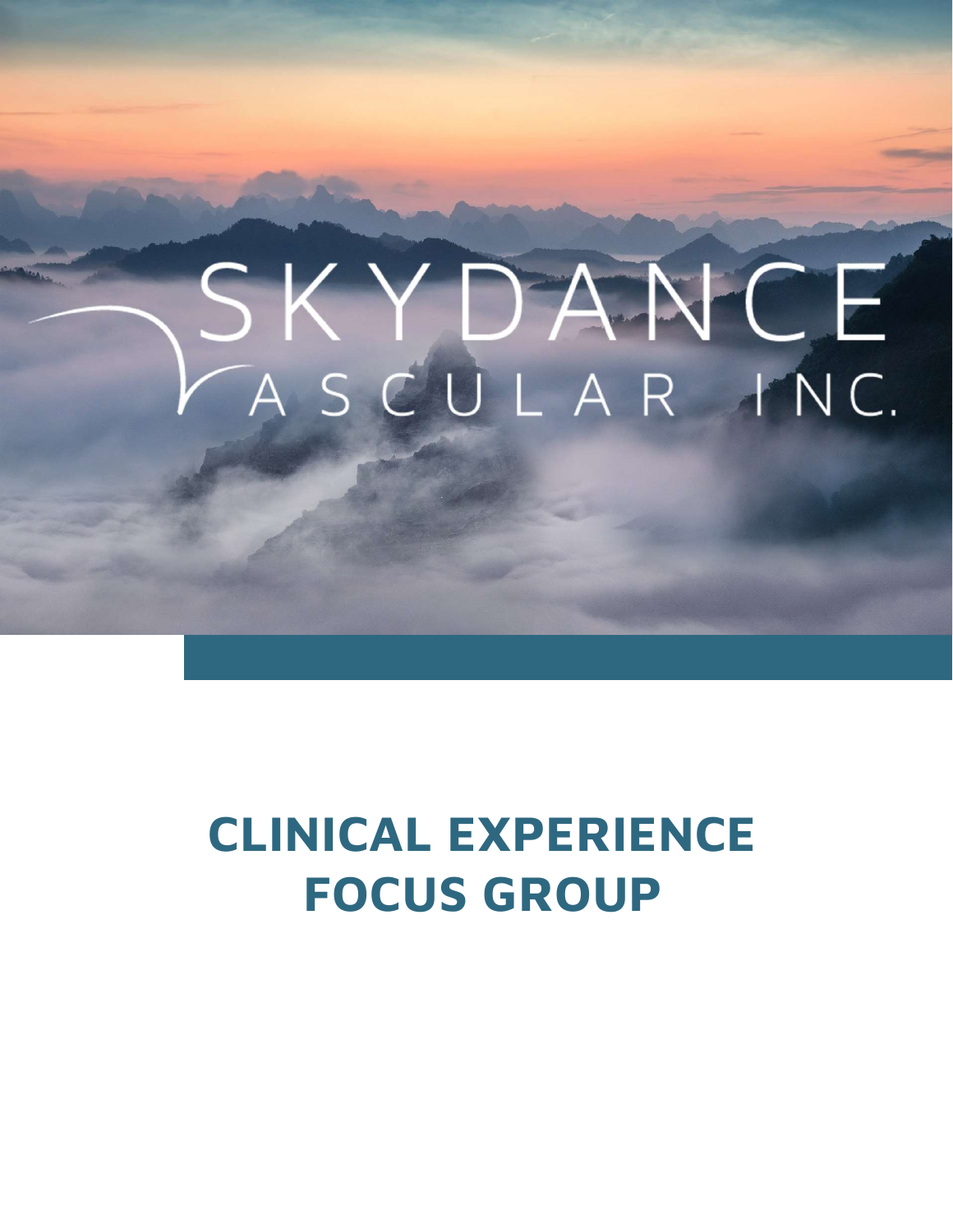## SKYDANCE<br>CASCULAR INC.

A focus group was held on 6/10/21 in a simulated use environment to elicit clinician feedback relating to the user experience and potential clinical adoption of a novel premarket medical device known as the OspreyIV Peripheral Intravenous Catheter (PIVC).



The OspreyIV is the only PIVC delivery system that simplifies initial access using a bevel only technique, protects the catheter with skin avoidance technology and protects the clinician with passive needle retraction technology.

### RECRUITMENT

Recruitment was directed at diversity within type of healthcare setting (Outpatient / Inpatient, Acute / LTAC, Home Health) and average PIVC placements per month (10-20, 21-30, 31-40, 41+)

No participants had previous affiliations with SkyDance Vascular, Inc nor any training on the OspreyIV Intravenous Catheter prior to this focus group. The 6/10/2021 focus group represented this group's first exposure to the device.

#### TRAINING

The 10 selected clinician participants were trained on the OspreyIV Peripheral Intravenous Device in a 4 step process

- Didactic
- Instructor Demonstration
- Proctored Return Demonstration
- Independent Return Demonstration

OspreyIV was compared side by side with another widely used commercially available PIVC during the proctored clinician insertion for size and dimension acceptability.



1104 Nassau, Suite 107, Delray Beach, FL 33483 www.skydancevascular.com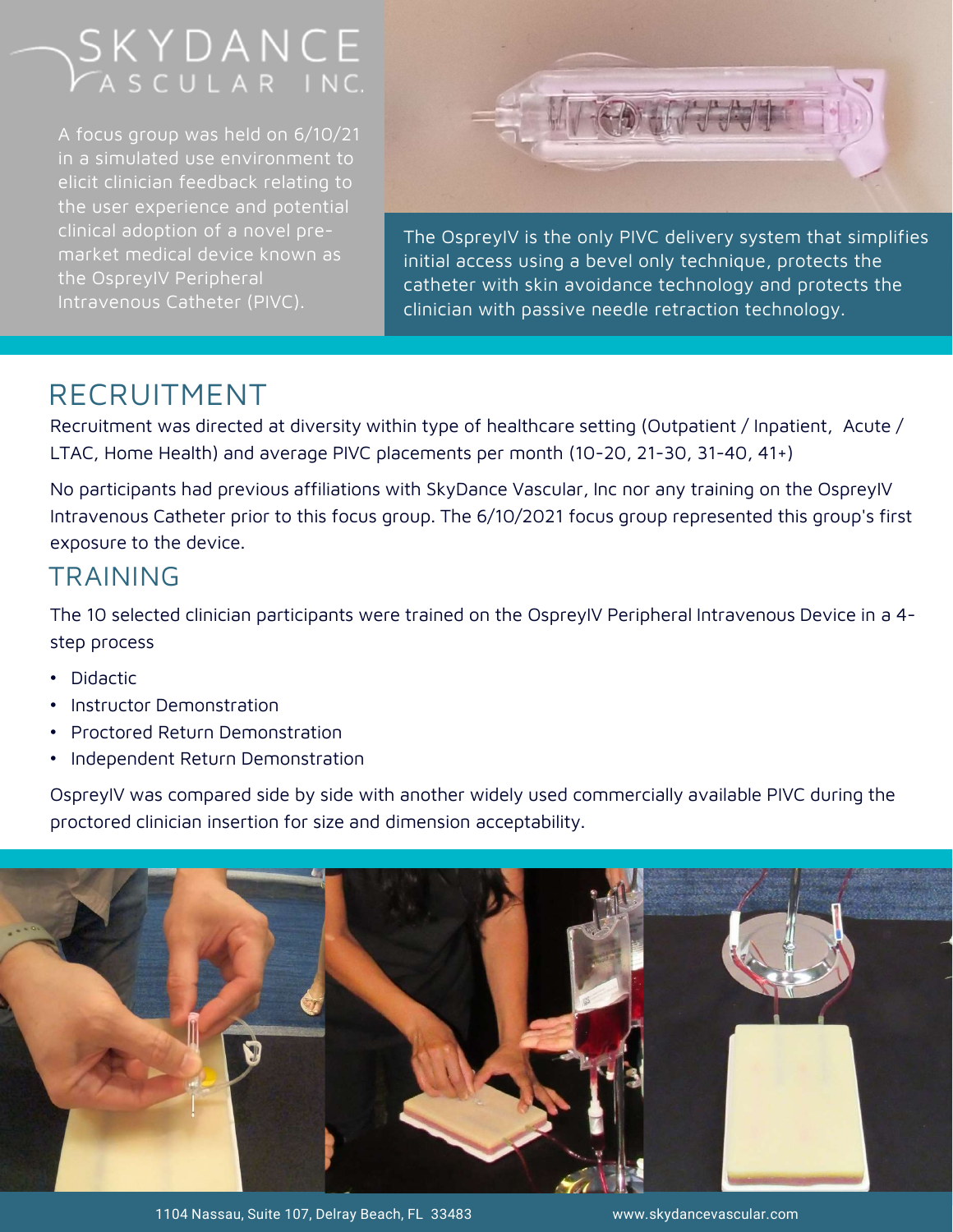#### **SURVEY**

After the participants completed the independent return demonstration, they were asked to complete an eight-question survey. FRIMELT THE SET INC.<br>
For the participants completed the<br>
dependent return demonstration, they were<br>
sked to complete an eight-question survey.<br>
1. The ergonomic design of the OspreyIV<br>
promotes comfort and ease of use for E I<br>
Participants completed the<br>
Jent return demonstration, they w<br>
complete an eight-question surve<br>
Pergonomic design of the Ospreyl<br>
Motes comfort and ease of use for the<br>
Ician.<br>
9 – **Strongly Agree<br>
1 – Agree**<br>
0 – Di Publication of Participants completed the<br>
1<br>
1 dent return demonstration, they v<br>
1 complete an eight-question surv<br>
1 ergonomic design of the Ospreyl<br>
1 motes comfort and ease of use for<br>
1 – **Agree<br>
1 – Agree**<br>
1 – **Agr** Participants completed the<br>dent return demonstration, they w<br>complete an eight-question surve<br>regonomic design of the OspreylV<br>motes comfort and ease of use for t<br>ician.<br>**9 – Strongly Agree<br>1 – Agree**<br>0 – Disagree<br>0 – Stro

- promotes comfort and ease of use for the clinician. dent return demonstration, they we<br>complete an eight-question survey<br>exponentic design of the OspreylV<br>motes comfort and ease of use for the<br>ician.<br>**9 – Strongly Agree<br>1 – Agree**<br>0 – Disagree<br>0 – Strongly Disagree<br>extial t
	-
	-
	-
	-
- Sked to complete an eight-question survey.<br>
1. The ergonomic design of the OspreylV<br>
promotes comfort and ease of use for the<br>
clinician.<br> **9 Strongly Agree<br>
1 Agree**<br>
0 Disagree<br>
0 Strongly Disagree<br>
2. The "beve potential to positively affect first stick success rates. motes comfort and ease of use for tl<br>ician.<br>**9 – Strongly Agree<br>1 – Agree**<br>0 – Disagree<br>0 – Strongly Disagree<br>: "bevel only" access approach has th<br>ential to positively affect first stick st<br>ss.<br>**8 – Strongly Agree<br>2 – Agr** ician.<br>**9 – Strongly Agree<br>1 – Agree**<br>0 – Disagree<br>0 – Strongly Disagree<br>: "bevel only" access approach has t<br>ential to positively affect first stick s<br>ss.<br>**8 – Strongly Agree<br>2 – Agree**<br>0 – Disagree<br>0 – Strongly Disagree 9 – Strongly Agree<br>1 – Agree<br>0 – Disagree<br>0 – Strongly Disagree<br>: "bevel only" access approach has tl<br>ential to positively affect first stick s<br>ss.<br>8 – Strongly Agree<br>2 – Agree<br>0 – Disagree<br>0 – Strongly Disagree<br>cribe your 1 – Agree<br>
0 – Disagree<br>
0 – Strongly Disagree<br>
: "bevel only" access approach has the<br>
ential to positively affect first stick sues.<br>
8 – Strongly Agree<br>
2 – Agree<br>
0 – Disagree<br>
0 – Strongly Disagree<br>
cribe your ability 3. Describe your actes approach has the<br>
3. Described by a control of the potential to positively affect first stick success<br>
rates.<br>
8. **S-Strongly Agree<br>
2 - Agree**<br>  $0 - \text{Disagree}$ <br>  $0 - \text{Strongly Disagree}$ <br>
8. Describe your ability to Provel only" access approach has to<br>ential to positively affect first stick s<br>ss.<br>**8 – Strongly Agree<br>2 – Agree<br>0 – Disagree<br>O – Strongly Disagree<br>cribe your ability to visualize a blook<br>sh) during the initial venipuncture** 
	-
	-
	-
	-
- (flash) during the initial venipuncture. ential to positively affect first stick s<br> **8 – Strongly Agree<br>
2 – Agree**<br>
0 – Disagree<br>
0 – Strongly Disagree<br>
cribe your ability to visualize a blook<br>
sh) during the initial venipuncture.<br> **7 – Unmistakable<br>
3 – Easy**<br> **8 – Strongly Agree<br>
2 – Agree**<br>
0 – Disagree<br>
0 – Strongly Disagree<br>
cribe your ability to visualize a blood<br>
sh) during the initial venipuncture.<br> **7 – Unmistakable<br>
3 – Easy**<br>
0 – Able<br>
0 – Unable<br>
cribe the advancement
	-
	-
	-
	-
- **8 Strongly Agree<br>
2 Agree**<br>
0 Disagree<br>
0 Strongly Disagree<br>
cribe your ability to visualize a blook<br>
sh) during the initial venipuncture.<br> **7 Unmistakable<br>
3 Easy**<br>
0 Able<br>
0 Unable<br>
cribe the advancement 2 – Agree<br>  $0$  – Disagree<br>  $0$  – Strongly Disagree<br>
3. Describe your ability to visualize a blood return<br>
(flash) during the initial venipuncture.<br>
7 – **Unmistakable<br>
3 – Easy**<br>  $0$  – Able<br>  $0$  – Unable<br>
4. Describe the a advancement once vessel has been accessed. 0 – Strongly Disagree<br>
cribe your ability to visualize a bloom<br>
sh) during the initial venipuncture.<br> **7 – Unmistakable<br>
3 – Easy**<br>
0 – Able<br>
0 – Unable<br>
cribe the advancement of catheter<br> **7 – Effortless<br>
3 – Easy**<br>
0 – D cribe your ability to visualize a bloom<br>
Sh) during the initial venipuncture.<br> **7 – Unmistakable**<br> **3 – Easy**<br>
0 – Able<br>
C – Unable<br>
cribe the advancement of catheter<br>
ancement once vessel has been acc<br> **7 – Effortless**<br> sh) during the initial venipuncture.<br> **7 – Unmistakable**<br> **3 – Easy**<br>
0 – Able<br>
0 – Unable<br>
cribe the advancement of catheter<br>
ancement once vessel has been acc<br> **7 – Effortless<br>
3 – Easy**<br>
0 – Difficult<br>
0 – Unable<br>
passi 7 – Unmistakable<br>
3 – Easy<br>  $0 -$  Able<br>  $0 -$  Unable<br>
cribe the advancement of catheter<br>
ancement once vessel has been acc<br>
7 – Effortless<br>
3 – Easy<br>  $0 -$  Difficult<br>  $0 -$  Unable<br>  $\cdot$  passive integrated needle retraction 0 – Unable<br>
cribe the advancement of catheter<br>
ancement once vessel has been accesse<br> **7 – Effortless<br>
3 – Easy**<br>
0 – Difficult<br>
0 – Unable<br>
Passive integrated needle retraction sature is clinically acceptable.<br> **5. 8 – St** 
	-
	-
	-
	-
- 3 Easy<br>  $0 -$  Able<br>  $0 -$  Unable<br>
4. Describe the advancement of catheter<br>
advancement once vessel has been accessed.<br>
7 Effortless<br>
3 Easy<br>  $0 -$  Difficult<br>  $0 -$  Unable<br>
5. The passive integrated needle retraction saf feature is clinically acceptable. cribe the advancement of catheter<br>
ancement once vessel has been access<br> **7 – Effortless**<br> **3 – Easy**<br>
0 – Difficult<br>
0 – Unable<br>
Passive integrated needle retraction sature is clinically acceptable.<br> **5. 8 – Strongly Agre** ancement once vessel has been accesse<br> **7 – Effortless**<br> **3 – Easy**<br>
0 – Difficult<br>
0 – Unable<br>
passive integrated needle retraction sa<br>
ture is clinically acceptable.<br> **5. 8 – Strongly Agree**<br> **6. 2 – Agree**<br>
7. 0 – Disag 7 – Effortless<br>
3 – Easy<br>
0 – Difficult<br>
0 – Unable<br>
passive integrated needle retraction safe<br>
ture is clinically acceptable.<br>
5. 8 – Strongly Agree<br>
6. 2 – Agree<br>
7. 0 – Disagree<br>
8. 0 – Strongly Disagree<br>
MARY AND CONCL
	-
	-
	-
	-

#### SUMMARY AND CONCLUSION



- stability and comfort. OspreylV housing dimensions promo<br>
bility and comfort.<br> **8 – Strongly Agree<br>
2 – Agree<br>
0 – Disagree<br>
0 – Strongly Disagree<br>
OspreylV is an easy-to-use and eas<br>
ch vascular access device.<br>
<b>6 – Strongly Agree<br>
4 – Agree**<br>
	-
	-
	-
	-
- teach vascular access device. - OspreylV housing dimensions prom<br>bility and comfort.<br>**8 – Strongly Agree<br>2 – Agree**<br>0 – Disagree<br>0 – Strongly Disagree<br>- OspreylV is an easy-to-use and eas<br>ch vascular access device.<br>**6 – Strongly Agree**<br>**4 – Agree**<br>0 – o - **Strongly Agree**<br> **8 – Strongly Agree<br>
2 – Agree**<br>
0 – Disagree<br>
0 – Strongly Disagree<br>
OspreylV is an easy-to-use and easy<br>
ch vascular access device.<br> **6 – Strongly Agree<br>
4 – Agree**<br>
0 – Disagree<br>
0 – Strongly Disag **8 – Strongly Agree<br>
2 – Agree**<br>
0 – Disagree<br>
0 – Strongly Disagree<br>
0 SpreylV is an easy-to-use and easy-<br>
ch vascular access device.<br> **6 – Strongly Agree<br>
4 – Agree**<br>
0 – Disagree<br>
0 – Strongly Disagree<br>
0 – Strongly Di 9 – Strongly Assextive<br>
9 – Strongly Agree<br>
Chivascular access device.<br> **6 – Strongly Agree<br>
4 – Agree<br>
C – Disagree<br>
C – Strongly Disagree<br>
9 – Strongly Agree<br>
1 – Agree<br>
C – Disagree<br>
C – Disagree<br>
C – Disagree** 
	-
	-
	-
	-
- 0 Disagree<br>
0 Strongly Disagree<br>
7. The OspreyIV is an easy-to-use and easy-to-<br>
teach vascular access device.<br>
6 Strongly Agree<br>
4 Agree<br>
0 Disagree<br>
0 Strongly Disagree<br>
8. The OspreyIV is a clinically accept access device. · OspreylV is an easy-to-use and ea<br>ch vascular access device.<br>**6 – Strongly Agree<br>4 – Agree**<br>0 – Disagree<br>0 – Strongly Disagree<br>• OspreylV is a clinically acceptable<br>• Strongly Agree<br>1 – Agree<br>0 – Disagree<br>0 – Strongly Di ch vascular access device.<br> **6 – Strongly Agree<br>
4 – Agree**<br>
0 – Disagree<br>
0 – Strongly Disagree<br>
OspreylV is a clinically acceptable v<br>
ess device.<br> **9 – Strongly Agree<br>
1 – Agree**<br>
0 – Disagree<br>
0 – Strongly Disagree 6 – Strongly Agree<br>4 – Agree<br>0 – Disagree<br>0 – Strongly Disagree<br>• OspreylV is a clinically acceptable vas<br>ess device.<br>9 – Strongly Agree<br>1 – Agree<br>0 – Disagree<br>0 – Strongly Disagree
	-
	-
	-
	-

This focus group came to an overwhelming agreement that the OspreyIV Intravenous Catheter was a clinically acceptable device. Additionally, these clinicians were in strong agreement this device would positively affect first stick success rates and offer a higher level of safety and comfort for the patient as well as the clinician. The level of training was surveyed as highly appropriate for the successful use of the OspreyIV Intravenous.

In summary, the OspreyIV Intravenous Catheter focus group demonstrated a high propensity for usability and clinical acceptability.

1104 Nassau, Suite 107, Delray Beach, FL 33483 www.skydancevascular.com